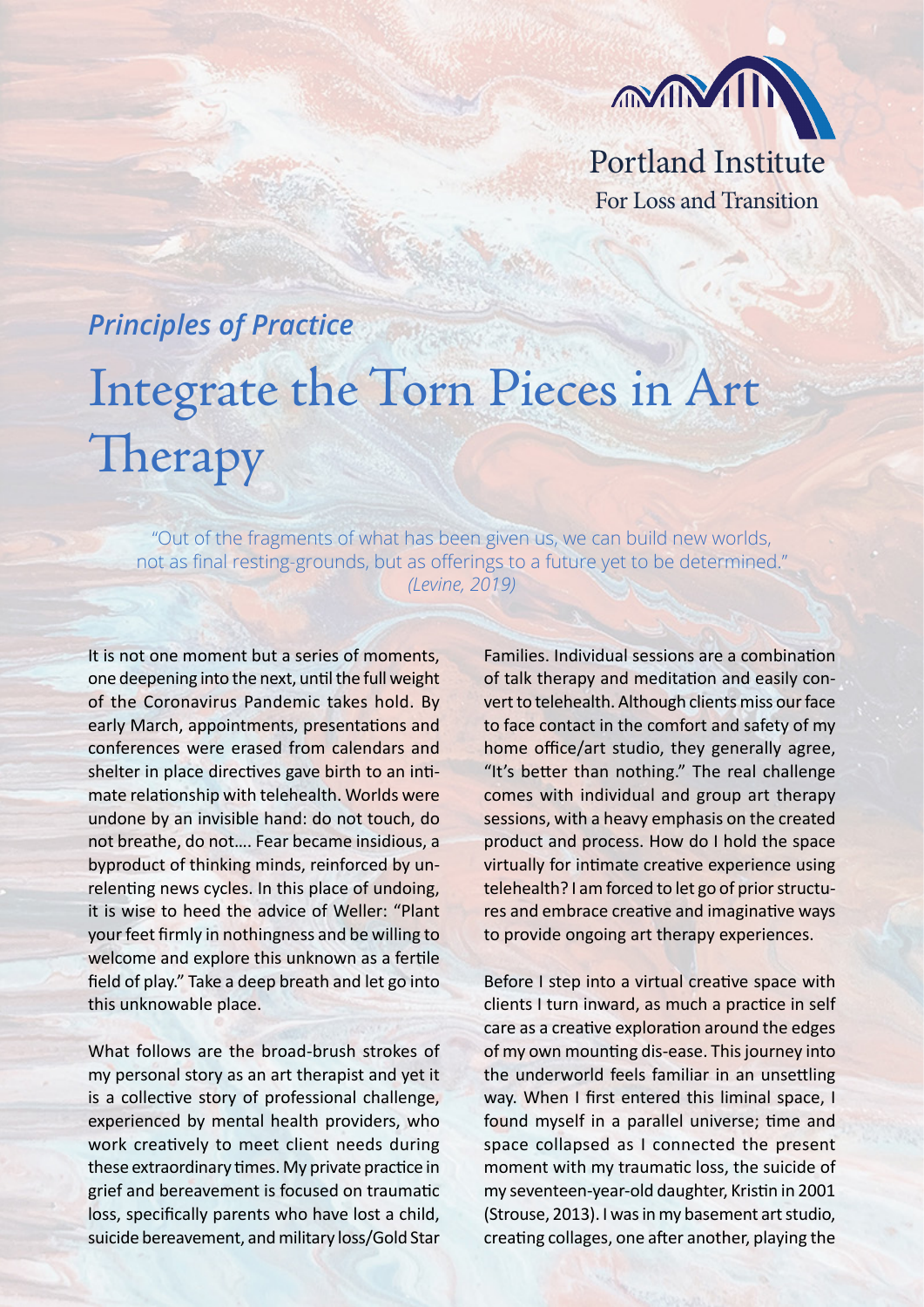

Portland Institute For Loss and Transition

same music, to sooth my thinking mind. At first, my collages were fragmented and disorganized, a reflection of inner and outer chaos. But I felt better after creating. After the second of my Coronavirus collages, on March 11, 2020, I wrote, *"Departures": Collage #2. I say I am fine and I am, however when I give myself time to create, this is what comes out. I cannot get away from it, words and images everywhere strike fear. «Prepare yourself, avoid crowds, wash your hands, stay calm, don't stockpile." Underneath it, a stark reality, people are dying, young people are dying, and no one is safe. Departures. My world is unfamiliar. A red lacquered Chinese screen, takes center stage. I place a diamond crown on a skull; I turn it upside down and glue it into the thicket of a menacing forest. CORONA!*"

This creative exploration is a necessary practice that continues, one that prepares me to be in this uncertain world with others. This is my responsibility as a professional, to engage the territory; it is our responsibility as professionals to do our own work. I give myself enough time creating to bear witness to what is happening around me and in me. I am steadied as I place myself into this unfolding virus-laden narrative. I am reassured by Collage #3: Dragonflies. *I write: "Mother Nature oversees the birth of a new form. She is surrounded by dragonflies, symbols of immortality, change, emotional flexibility and strength."* My first two collages, focused on loss, give way to a restorative and hopeful image. Stroebe & Schut's Dual Process Model of Coping is enlivened, and I smile.

I send out an email invitation to clients who are regulars in a twice monthly, three hour collage circle, which includes sharing, grounding meditation, creating a collage and time to process. This old form gives way to a new form. Based on my long standing clinical relationships and confidence in each client's abilities to self-regulate and create safely in their own homes, they agree to create privately prior to our meeting and then come together for a two hour Zoom *Corona Collage Circle*. I address the issue of available art materials as noted in the April 9 issue of *Art Therapy Today*, where (28%) of art therapists report "incorporating art material as the most challenging aspect of the transition to telehealth." Most clients have magazines, a glue stick and/ or Elmer's glue, scissors and paper. They are easy materials to obtain from neighbors or order online. I have also left a stack of magazines on my front porch for a client or two to pick up. One resourceful client used her backyard as inspiration, collected branches, leaves, small stones, moss and vines to create an image, every bit as evocative as the paper collages she used to create.

I begin our art therapy telehealth experience with a welcome, sharing, grounding meditation and move into process. Each client sends her image to me, which I upload onto my desktop and screen share the image when each client speaks. Many of the images are an attempt to make sense of what is happening, with a focus on the Event Story, a key component of meaning reconstruction. Others explore the surprising benefits of the current situation, as overly busy lives slow down, while another comments on the nurturing process of creating, which I understand as pacing and facing the challenging elements of these difficult times. I close with offerings of gratitude and our circle ends.

The Principles of Practice I offer to art therapists, expressive arts therapists and professionals who